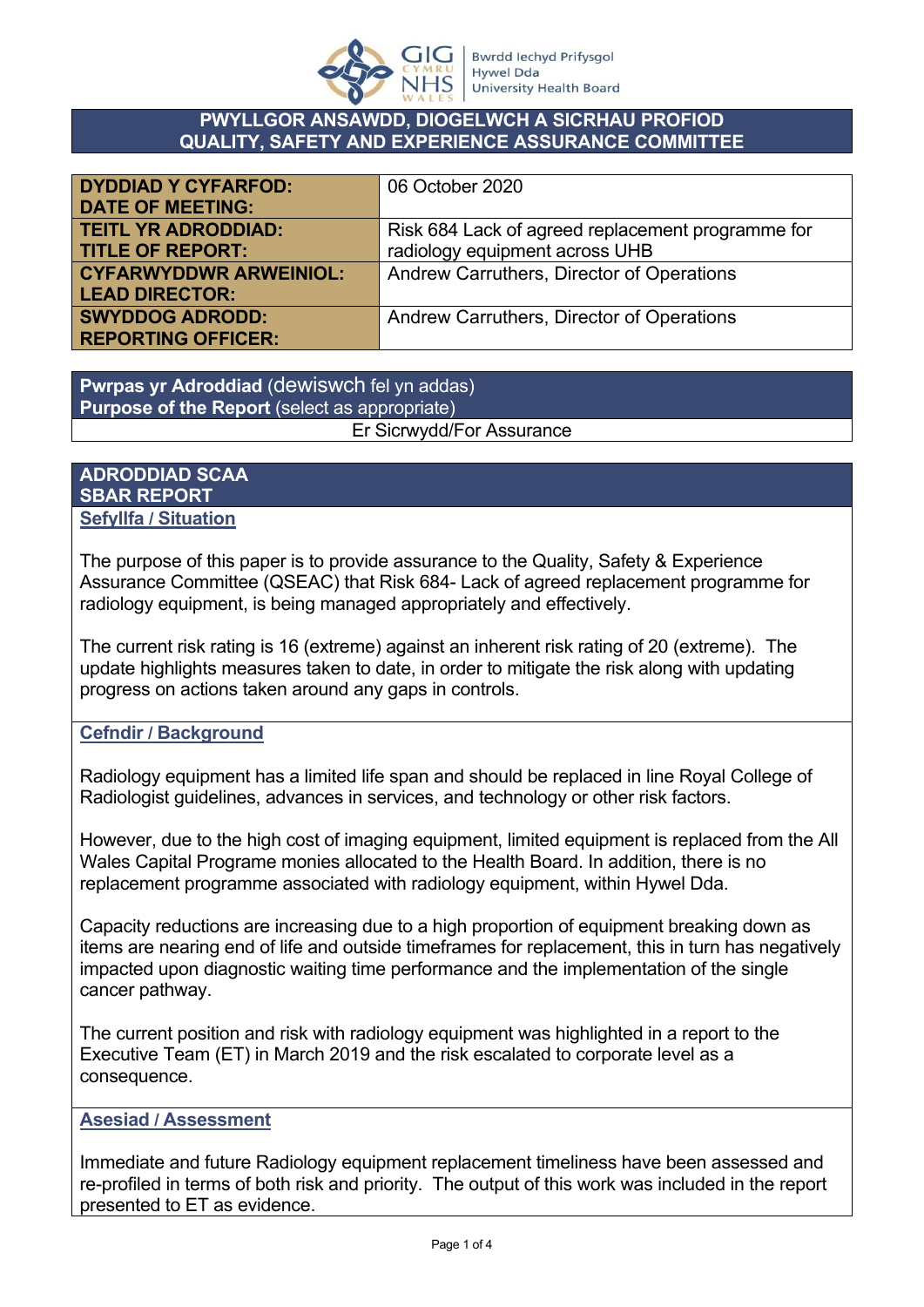Re-profiled Replacement Program 1 - Risk and Priority Schemes Following discussions with Welsh Government (WG) by the planning team funding was secured for four pieces of equipment that had the highest priority, with plans developed to deliver during the financial year 2019/20.

Although delayed, three of the 4 schemes were completed early in 2020/21. The table below outlines these, along with the respective operational benefit

| Equipment                                                              | <b>Benefit</b>                                                                                                                                                      | Completion<br><b>Date</b> |
|------------------------------------------------------------------------|---------------------------------------------------------------------------------------------------------------------------------------------------------------------|---------------------------|
| <b>General Room</b><br><b>Prince Philip</b><br><b>General Hospital</b> | Improved capacity and workflow especially with the<br>onset of COVID19                                                                                              | 18th May 2020             |
| <b>Fluoroscopy Room</b><br><b>Glangwili General</b><br>Hospital        | Improves patient flow and supports surgical teams.<br>Will also allow for decommissioning of the other<br>fluoroscopy room, creating further space for second<br>СT | 24th August<br>2020       |
| Replacement<br>General room<br><b>Withybush General</b><br>Hospital    | Improved patient flow and allowing for increased<br>capacity                                                                                                        | 5th June 2020             |

Due to COVID-19, completion of MRI in Withybush General Hospital (WGH) has been delayed. The scheme is now proposed to be undertaken during two financial years with the MRI being delivered/installed and commissioned during the financial year 2021/22.

| <b>Equipment</b>         | <b>Update</b>                                           |
|--------------------------|---------------------------------------------------------|
| <b>MRI</b>               | Updated Programme of Work issued due to the             |
|                          | Project Shortfall.                                      |
| <b>Withybush General</b> |                                                         |
| Hospital                 | Agreement in principle is in place with the Director of |
|                          | Finance, to cover the shortfall in funding from         |
|                          | Discretionary Capital Program in 2021/22 pending a      |
|                          | further bid to WG to cover this cost.                   |
|                          |                                                         |

Re-profiled Replacement Program 2 – Next Priorities

Following the agreed funding for the above four schemes a further paper was presented to Capital Estates and IM&T Sub-Committee (CEIM&TSC) to identify priorities for equipment to be replaced next.

As all CT scanners are at end of life and there is a need to have additional capacity in CT at GGH, it was agreed that WG would be approached to fund a CT replacement programme, given that the additional CT scanner was deemed highest priority, however with the onset of COVID-19 this has not progressed. Although, to mitigate the risk in the reduction of capacity the UHB has secured a temporary CT solution from NHS England, which is due to be installed in September 2020.

Discussions need to re-commence as soon as feasibly possible in respect of the CT replacement programme as scanners on each site are experiencing increased downtime.

Datix- Incident And Complaint Analysis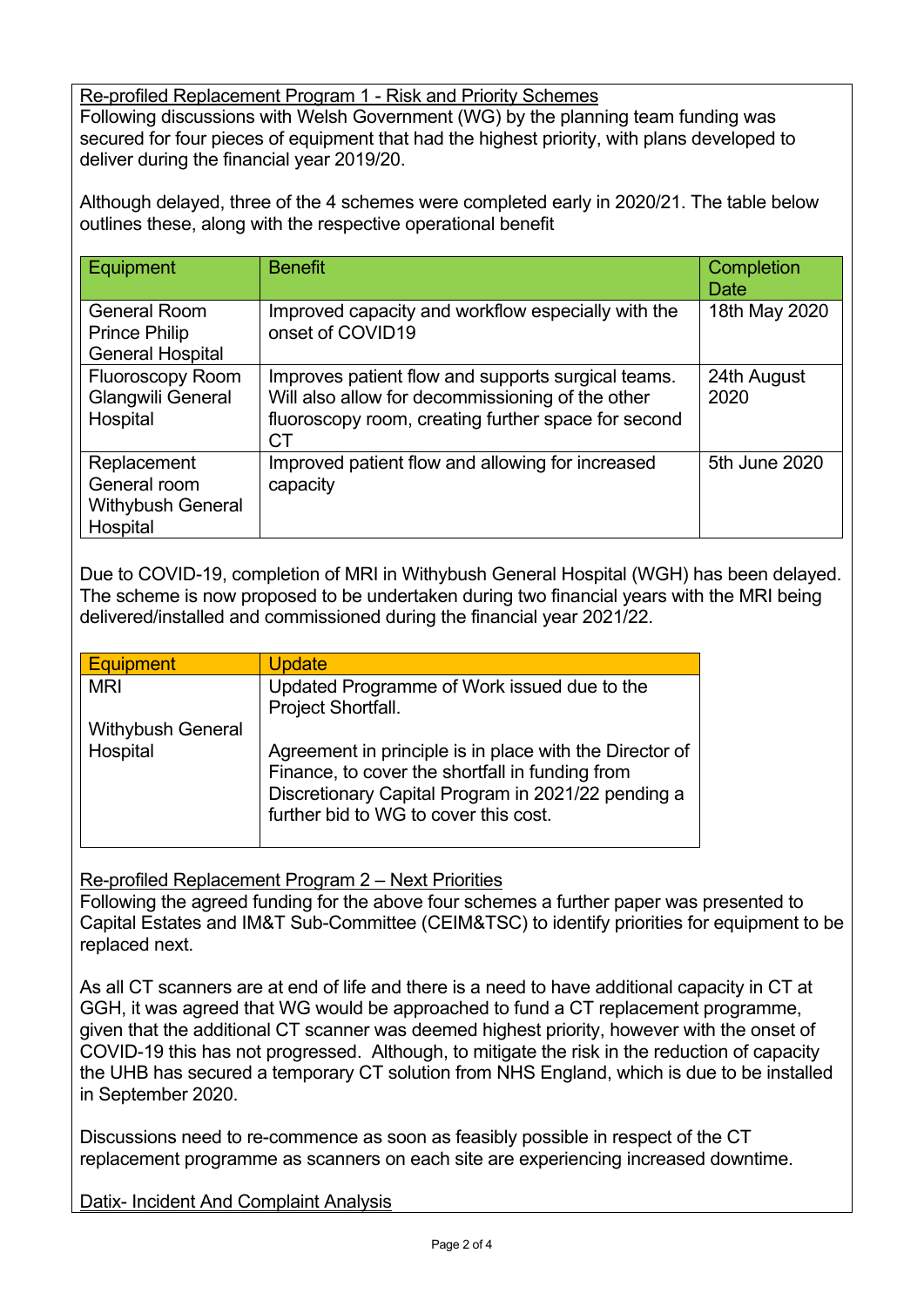In order to provide further assurance to the Committee, since January 2020, zero incidents have been reported however, 2 complaints were made in respect of where care has been delayed, due to equipment breaking down. Members should be assured that Datix risks and incidents are reviewed on a monthly basis by the Head of Service.

### Current profile

Increasing issues with general equipment in BGH will require consideration when discussions with WG re-commence.

The Committee can take assurance that following control measures are in place in order to mitigate the risk:-

- All equipment has suitable and adequate maintenance contracts in place although, as the age profile increases there is a risk, parts may become scarce. This in turn will influence the re-profiling priority lists as issues evolve;
- Escalation process in place for service disruption/breakdowns;
- In time of breakdown, use of other equipment/transfer of patients across sites;
- Assess the ability to change working arrangements following breakdowns in order to minimise the impact to patients.

## **Argymhelliad / Recommendation**

The Committee is asked to seek assurance that controls are in place mitigate against the risk and where gaps have been identified these are being managed appropriately.

| Amcanion: (rhaid cwblhau)<br><b>Objectives: (must be completed)</b> |                                                                                                                                                                                                                                                                                                                                                                     |
|---------------------------------------------------------------------|---------------------------------------------------------------------------------------------------------------------------------------------------------------------------------------------------------------------------------------------------------------------------------------------------------------------------------------------------------------------|
|                                                                     |                                                                                                                                                                                                                                                                                                                                                                     |
| <b>Committee ToR Reference:</b>                                     | 5.2                                                                                                                                                                                                                                                                                                                                                                 |
| Cyfeirnod Cylch Gorchwyl y Pwyllgor:                                | Seek assurance on the management of principal risks<br>within the Board Assurance Framework (BAF) and<br>Corporate Risk Register (CRR) allocated to the<br>Committee and provide assurance to the Board that<br>risks are being managed effectively and report any<br>areas of significant concern e.g. where risk tolerance is<br>exceeded, lack of timely action. |
| Cyfeirnod Cofrestr Risg Datix a Sgôr                                | Risk 684 Lack of agreed replacement programme for                                                                                                                                                                                                                                                                                                                   |
| Cyfredol:                                                           | radiology equipment across UHB.                                                                                                                                                                                                                                                                                                                                     |
| Datix Risk Register Reference and                                   | Impact - 4                                                                                                                                                                                                                                                                                                                                                          |
| Score:                                                              | Likelihood $-5$                                                                                                                                                                                                                                                                                                                                                     |
|                                                                     | Risk Score - 20                                                                                                                                                                                                                                                                                                                                                     |
| Safon(au) Gofal ac lechyd:<br>Health and Care Standard(s):          | 2.9 Medical Devices, Equipment and Diagnostic                                                                                                                                                                                                                                                                                                                       |
|                                                                     | <b>Systems</b>                                                                                                                                                                                                                                                                                                                                                      |
|                                                                     | 5. Timely Care                                                                                                                                                                                                                                                                                                                                                      |
|                                                                     |                                                                                                                                                                                                                                                                                                                                                                     |
|                                                                     |                                                                                                                                                                                                                                                                                                                                                                     |
|                                                                     |                                                                                                                                                                                                                                                                                                                                                                     |

| <b>Effaith/Impact:</b>                                                                         |                                            |
|------------------------------------------------------------------------------------------------|--------------------------------------------|
| <b>Ariannol / Financial:</b><br><b>Ansawdd / Patient Care:</b><br><b>Gweithlu / Workforce:</b> | Covered within the narrative of the report |